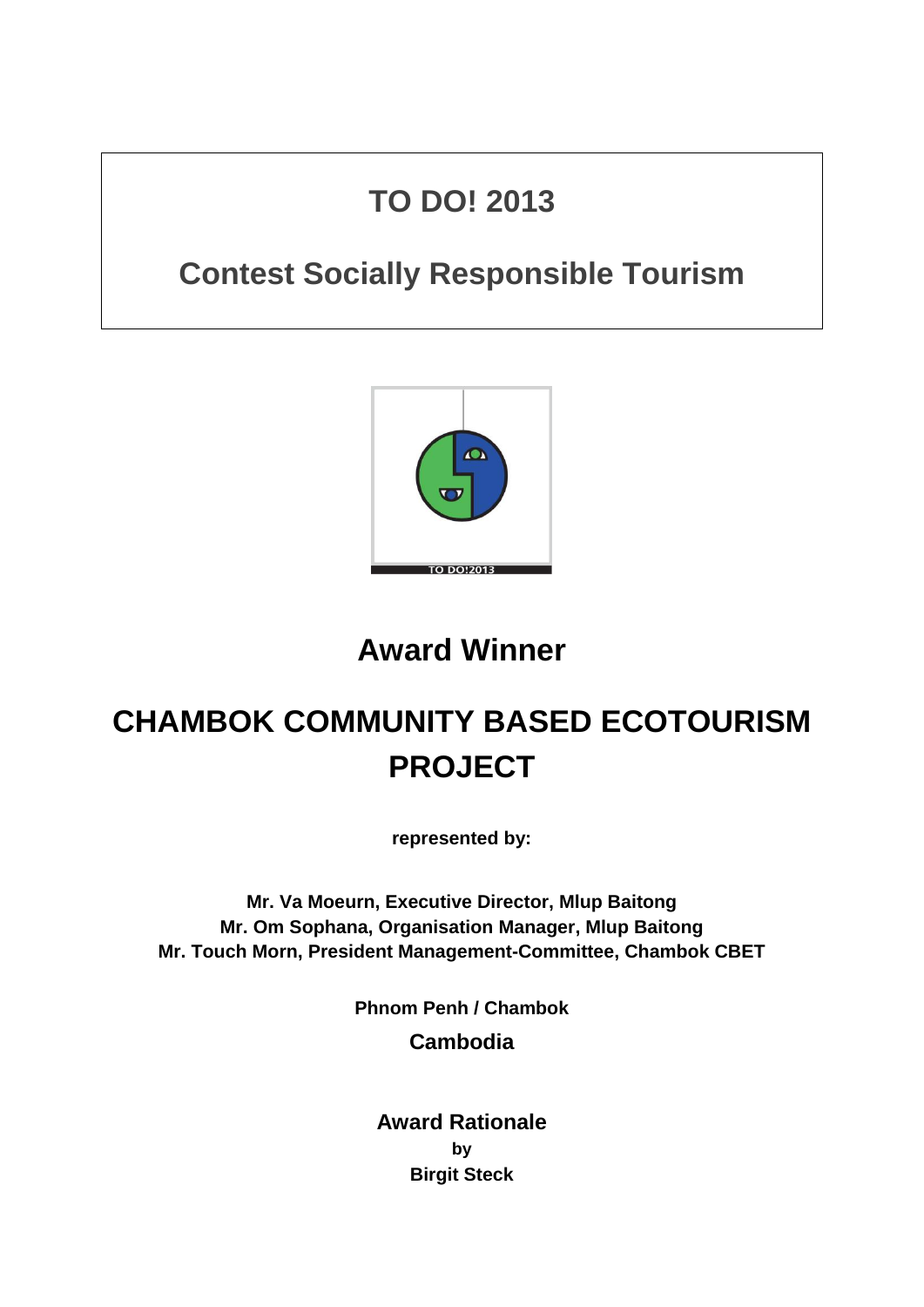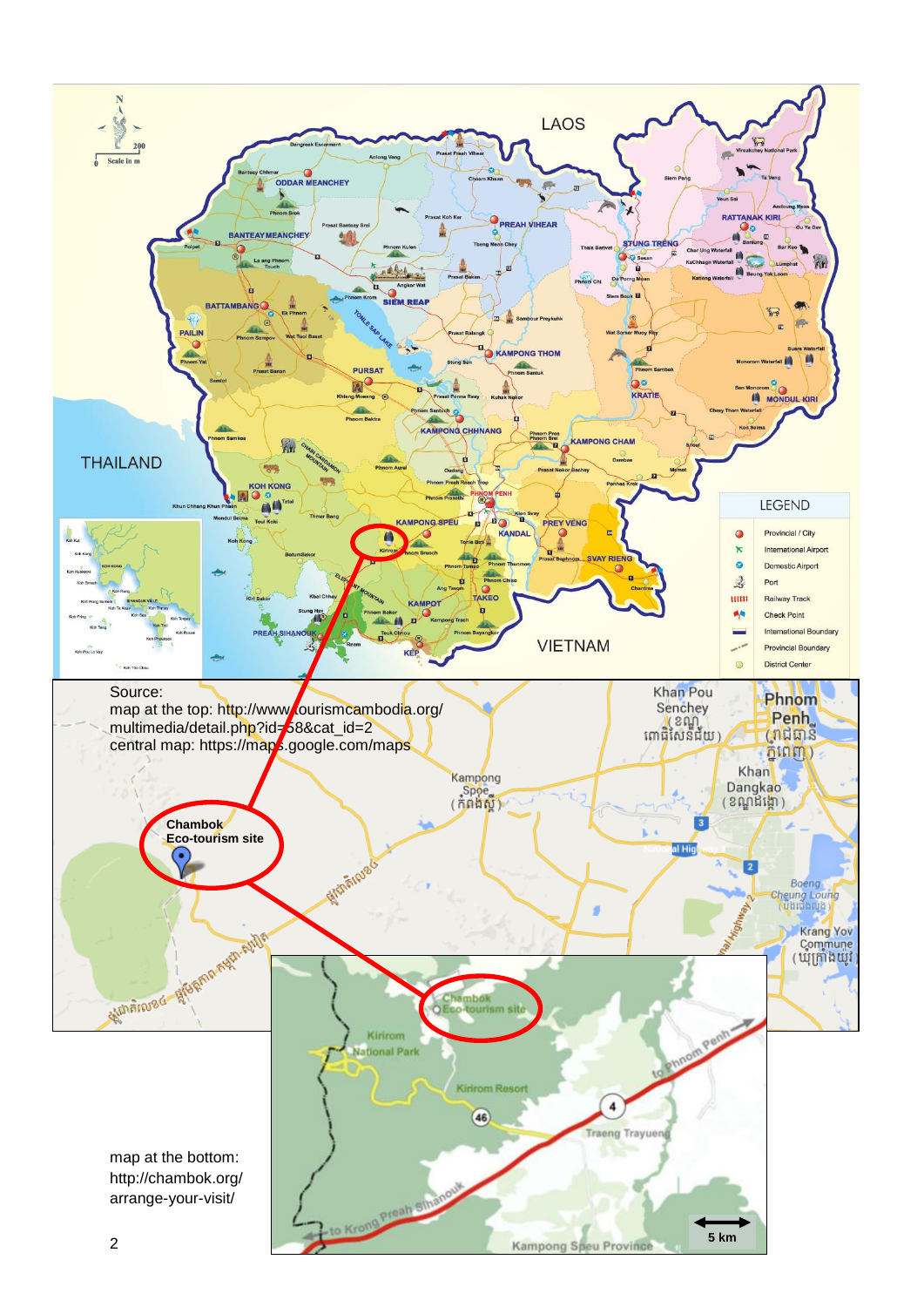## **1 INTRODUCTION**

On behalf of the Institute for Tourism and Development (Studienkreis für Tourismus und Entwicklung e.V.), the author visited Cambodia from 17th to 23rd November, 2013. She spent three days in the capital, Phnom Penh, and four days in the project location Chambok community, where she spoke with inhabitants, people directly involved in tourism and others less directly involved in the tourism activities of the Chambok Community Based Ecotourism Project (CBET), and others:

CBET Management Committee President: Mr. TOUCH Morn CBET Deputy President: Mr. ROS Ven Women group/cook leader: Mrs. SAO Run Women group book keeper: Ms. SOK Chanthy Guide: Guide: Ms. SAT Srey Touch<br>
First English speaking guide: Mr. PHUN Thy First English speaking guide: Ticket seller: Ms. KHAT Savin Ticket seller and waste manager: Mr. NGIN Hong Traditional dance teacher: Ms. HUOT Sokhoeun

While in Chambok, she stayed in one of the 37 established home stays and visited various other accommodation facilities in local family houses. Apart from the touristic "must see", such as a walk to the water falls and a performance by a traditional dance group one evening, she enjoyed the varied Khmer cuisine of several women's cooking groups. During her stay, she was also introduced to the techniques of paddy harvesting, of traditional Khmer noodle production, of cooking rice in bamboo in an open fire and of new vegetable cultivation.

Some of the tourists shared their impressions of their experiences in Chambok. The Cambodian PhD student VEN Seyhah told the author his experiences from a recent empirical survey conducted with regard to the opinions of the local population about the tourism activities in the community. The Cambodian incoming agency "PEAK Adventure Travel Group" based in Siem Reap and two tour operators in Phnom Penh, "Bons Voyages" and "ApsaraTours", talked about their experiences with "Chambok Community Based Ecotourism". The Ministry of Tourism added the tourism statistics of Cambodia and explained a recent initiative for a "Community Based Ecotourism Law" that was also influenced by the "Chambok model project" (supported, among others, by the Asian Development Bank and Wildlife Alliance). Executive Director, Mr. VA Moeurn, and the Project and Organisational Manager in charge, Mr. OM Sophana, and other team members of the Cambodian NGO Mlup Baitong facilitated deeper insights into the development of the project.

The author recommends awarding the **CHAMBOK COMMUNITY BASED ECOTOURISM PROJECT** a TO DO! 2013.

## **2 BACKGROUND AND SETTING**

#### **2.1 Cambodia – An Overview**

During preparation of the journey, it already became evident that the country of Cambodia and its inhabitants are proud of their thousand year old history. The high culture of Angkor and its heritage are not only reflected at the tourist centres, but also in the everyday life in this South East Asian country. Traditions and Buddhist values are alive all over the country. Yet, decades of war, civil war, and genocide are not forgotten. After more than twenty years of democratic opening, Cambodia now seems to be a stable country (and tourism destination). Formally, it is a democracy, officially, however, a constitutional monarchy.

In an area a bit more than half the size of Germany, between the 10th and 15th parallel of northern latitude, there is a tropical monsoon climate and a diverse fauna and flora. The country has huge expanses of water. Lake Tonle Sap is the largest inland water body with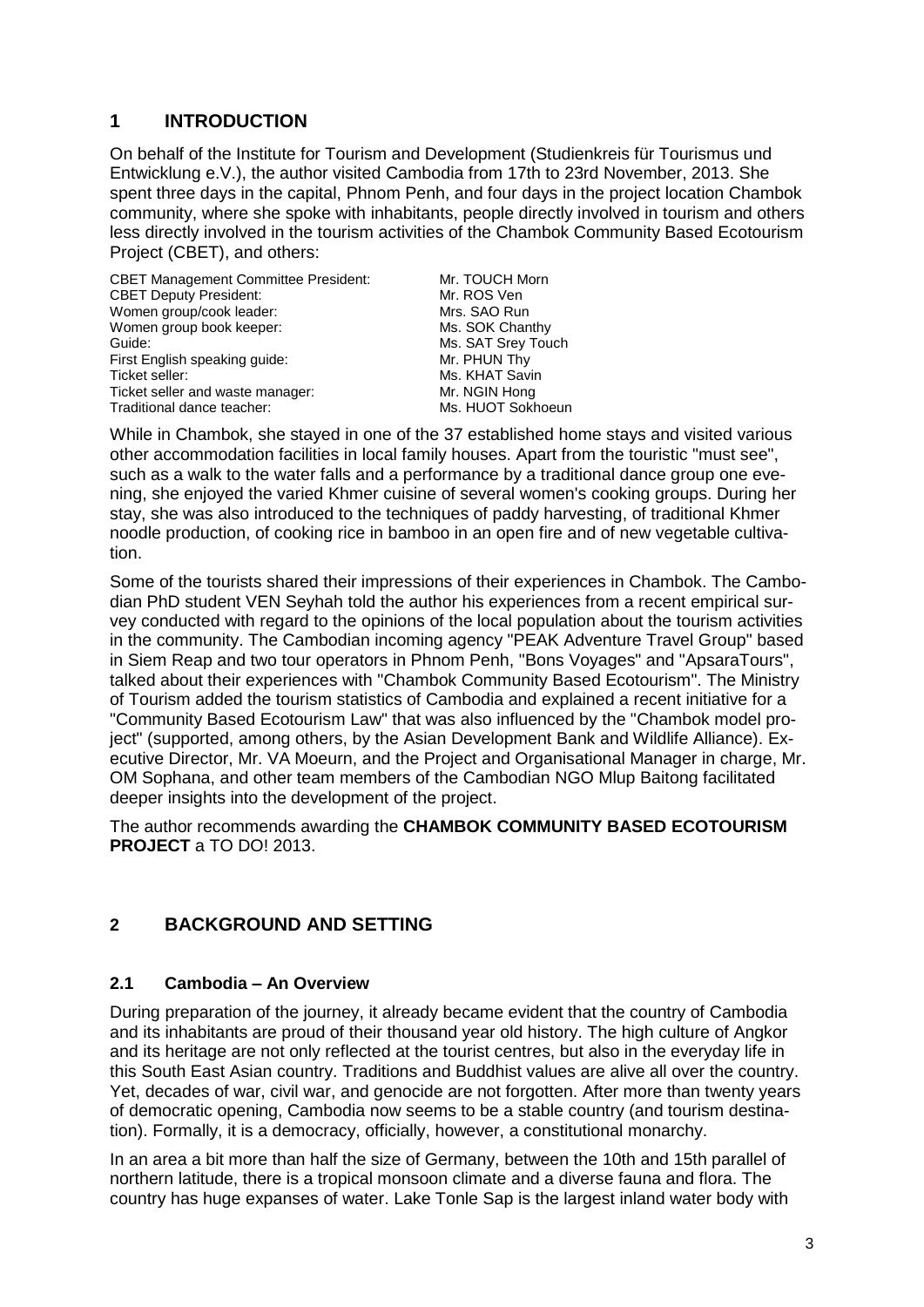the largest fish population in South East Asia. During the rainy season from May to November, it expands sevenfold. Water in abundance once formed the basis of the high culture of Angkor and of the still common depiction of Cambodia as the "rice bowl of Indochina". An important life line is the Mekong which runs through the country from North to South and which in Phnom Penh shares its river bed with the Tonle Sap River over one kilometre. Both rivers then flow south (towards Vietnam) separately.

Despite its huge natural wealth and diversity, with an average per-capita income of 934 US\$ (2012), the country continues to belong to the group of Least Developed Countries (LDC). One third of the 15.3 million inhabitants live below the poverty line. With a state of development higher than Thailand's before the coup in 1970, Cambodia was called an "Asian Switzerland". The twenty years of civil war that followed made the country one of the neediest countries in the world:

*"The doctrine of economic self-sufficiency fanatically implemented by the [Khmer](http://countrystudies.us/cambodia/61.htm) Rouge under Pol Pot, accompanied by the politics of collectivisation, resulted in a massive economic decline. The consequences of the destruction of infrastructure were extreme and continue to have implications up to the present. Under the pro-Vietnamese government from 1979, the basic economic situation did not improve much either; foreign trade was restricted almost exclusively to the Soviet Union and the states of the Comecon. The [Paris Peace Agreement](http://www.khmerinstitute.org/docs/PPA1991.htm)  [of 1](http://www.khmerinstitute.org/docs/PPA1991.htm)991 was not only the foundation for a comprehensive new political start, but also triggered a complete change in foreign trade, from a state-directed economy to a market based economic order, from central to private foreign trade and from an Eastern to a Western orientation. What was important was above all the change to trade in hard currency in 1991 which initially entailed a reorientation of Cambodian trade to the Asian markets (especially Thailand, China/Hong Kong, Singapore, and Vietnam).*

*An important sector is the dynamically growing [shoe and garment industry w](http://www.odi.org.uk/resources/download/1857.pdf)ith currently (2012) about 300 factories and 350,000 workers, 90 percent of them women. In 2011, Cambodia exported shoes and textiles worth 4.2 million US\$, which was about 85 percent of total exports. (…) Cambodia has large oil and natural gas reserves which are confirmed (up to two billion barrels of oil and 28 billion m 3 of natural gas), offshore in the gulf of Thailand. It is not yet clear, however, when exploitation will start. The economy continues to be dominated by agriculture. 75 percent of all Cambodians still work in agriculture.*

*Despite significant efforts for reform and massive donor support, the country's economic foundations remain weak. This is above all due to the high costs of energy, a very limited pool of skilled labour, and a lack of constitutional structures." 1*

Cambodia's tourism is booming: the main attractions in the country, such as the largest sacral building world wide, Angkor Wat, the capital Phnom Penh, and Sihanoukville on the coast will for the first time have attracted up to four million international visitors in 2013. The [statistics by the Ministry of Tourism](http://www.tourismcambodia.org/images/mot/statistic_reports/tourism_statistics_november_2012.pdf) even suggest that these preliminary estimates are rather conservative: between 2009 and 2010, international tourist arrivals increased by 16 percent, then by 15 percent, and between 2011 and 2012 by 24 percent. If the figures for 2013 are confirmed to amount to four million tourist arrivals in Cambodia, this means they almost doubled as compared to 2007 with two million visitor arrivals.

76 percent of all guests are from the Asia/Pacific region: 411,000 Koreans, 334,000 Chinese, 254,000 Laotians, 201,000 Thais and 179,000 Japanese came to Cambodia in 2012. The Vietnamese, however, have by far the largest share: Between January and December 2012, 763,000 people visited the neighbouring country to the West, however, not so much in order to enjoy the beach life in the South or to explore the archaeological park of Angkor. Rather, the main attraction are the Cambodian casinos on the border, since gambling is prohibited in Vietnam.

As compared to Asian visitors, European guests play only a minor role, their share is only 17 percent. With close to 121,000 tourists in 2012, the largest group of European visitors came

1

 $1$  Dr. Markus Karbaum in: http://liportal.giz.de/kambodscha/wirtschaft-entwicklung/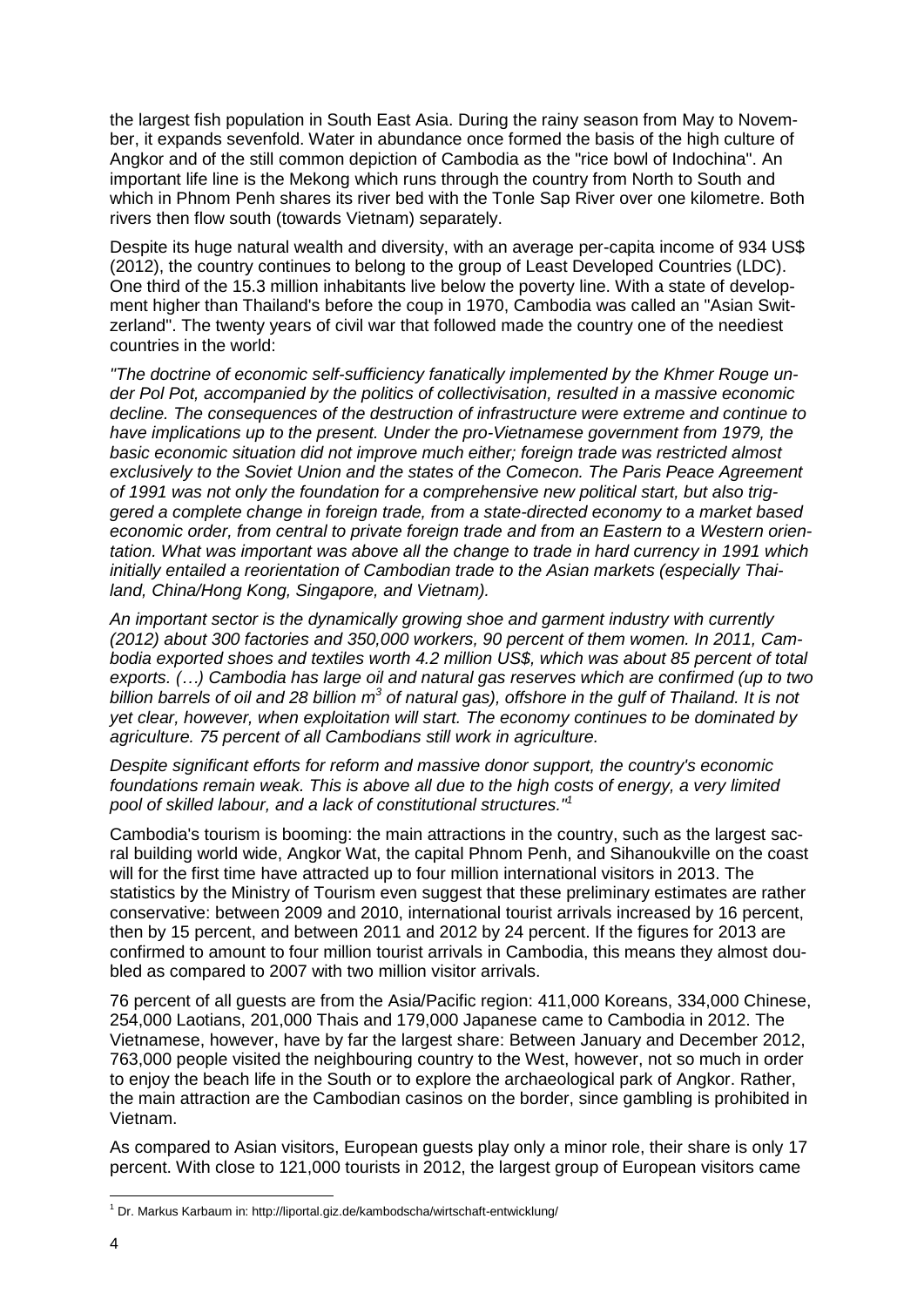from France, even though Air France discontinued flights from Paris to Phnom Penh via Bangkok. During the same time frame, only 73,000 Germany went to Cambodia. There is still a lack of good quality and at the same time moderately priced offers. New, [attractive tours](http://www.holidaymaxx.de/angebote.php)  [remain scarce,](http://www.holidaymaxx.de/angebote.php) but will probably be in great demand in the future.

## **3 CHAMBOK COMMUNITY BASED ECOTOURISM**

## **3.1 The NGO Mlup Baitong**

Mlup Baitong (literally "Green Shadow") is a renowned Cambodian non-governmental organisation (NGO). Founded in 1998, it is engaged in information and education against deforestation of the whole country and works for the protection of natural resources. With 65 employees, Mlup Baitong has meanwhile earned a good reputation for the successful implementation of its projects: breaking the vicious circle of poverty among local families, who are on the one hand strongly dependent on the preservation of their natural sources of livelihood, and are on the other hand often forced to continue to destroy them and/or are in danger of being displaced by other, more powerful users. For Mlup Baitong, all projects with the poor rural population follow above all a participatory approach; aiming at a close cooperation with the local administration, local councillors, forest authorities, and schools.

In their current five year plan (2010-2015), Mlup Baitong concentrate on the following five focus areas of work:

- Improve livelihoods
- Community-based forest management
- Improve the environmental situation in the communities
- Community-based ecotourism
- Environmental awareness, media and consultancy services

In the field of ecotourism, Mlup Baitong has emerged as a pioneer in Cambodia. Upon request from the tourism ministry, the organisation currently supports Community Based Ecotourism (CBET) in three communities in different parts of the country: Chambok CBET, Preah Rumkel CBET, and Boeung Anlung Pring CBET. In all three locations, visitors have the opportunity to get to know the Cambodian culture and the unique and almost pristine nature in the respective places. For the members of the local community in income-scarce forest areas, this is an important possibility to generate additional income and to also contribute to community development and forest conservation.

Mlup Baitong has received various national and international awards for the CHAMBOK CBET project (from UNDP and USAID, among others).

## **3.2 The Project**

Kampong Speu province, to which Chambok belongs, lies west of the capital of Phnom Penh and is accessed by the national highway leading to the coast. The region originally had a dense forest cover. As the soil is generally unsuitable for agriculture, people traditionally live on using the forests: illegal logging, production of firewood and charcoal as well as hunting of wildlife. In the past, population growth and good market opportunities in the cities led to large-scale deforestation and partly destruction of natural sources of livelihood, which in turn leads to increased impoverishment of the local population.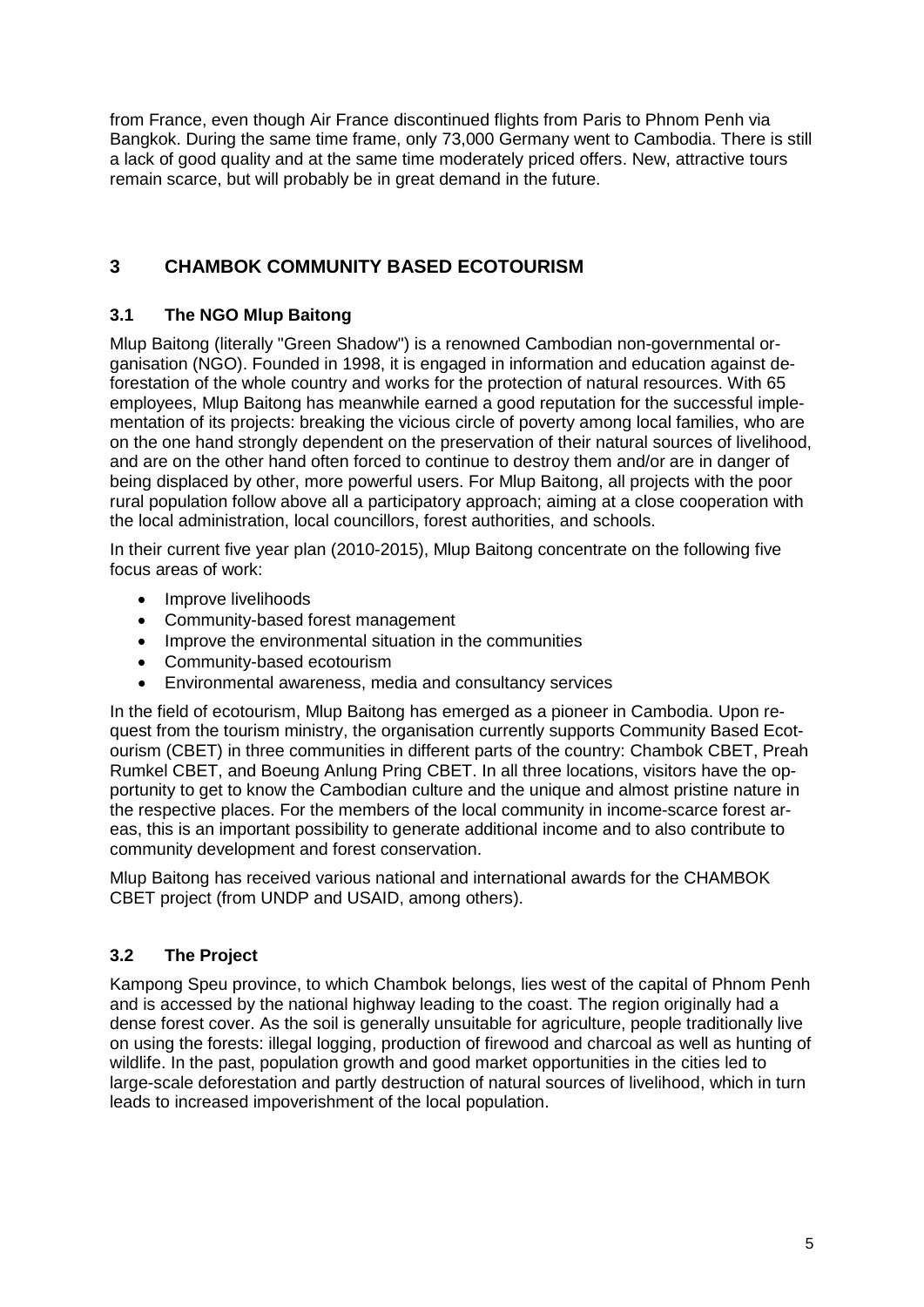In order to protect the existing forest and ensure a sustainable source of income and livelihood for the people, Mlup Baitong conducted feasibility studies on various income alternatives in 2002. Chambok's location on the fringe of the Kirirom highlands and in relative proximity to the national highway (88 km from Phnom Penh via national highway, plus 20 km of dirt road) and to the attractive waterfalls and other beautiful natural sights located there resulted in a potential for ecotourism.

Upon the initiative of the community members themselves and supported by various training programmes by Mlup Baitong, paths were established, the first tour guides were trained, and more basics for tourism services were developed. As early as January 2003, the Chambok ecotourism resort was opened to visitors.

The project activities financed by various foreign donors<sup>2</sup> between 2002 and June 2010 included five main components which are closely interrelated and complement one another:

- **Construction and maintenance of tourism infrastructure:** hiking trails and steps, small bridges, ticket cabins at the entrance, shelters, an information centre, a restaurant with a kitchen, a parking lot, a playground, and sales stalls.
- *Capacity Building***/education and training** of the members of the management committee in the fields of general environmental awareness; project planning, implementation and monitoring; study visits to different ecotourism projects in Cambodia and abroad.
- **Training for tourism services and their management**: ticket fees, bullock cart riding, bicycle rental, guiding tourists, preparing food, selling souvenirs, traditional dance, accommodation in home stays; marketing with tour operators and agencies.
- **Measures on environmentally friendly tourism**: waste collection and recycling, setting up forest patrols to contain illegal forms of use.
- **Support for women's groups**: Setting up of self-help groups and savings groups to establish small businesses (catering for guests, production of souvenirs, bicycle rental).

#### **3.3 The Ecotourism Activities in Figures**

In 2013 (by early December), 10,000 people had visited Chambok CBET. 75 percent of them were Cambodians, the rest were international tourists from about 30 different countries. During this period, the ecotourism project generated close to 30,000 Euros (appr. 41,000 US\$).

With a total of 136,050 tourists, the visitor statistics over a period of eleven years included both excursionists as well as guests staying over night. As a positive development, a strong increase in revenues can be noted, while the number of tourists remained more or less stable or increased only moderately: from 10,000 tourists in the first year to more than 15,000 tourists in the years 2008 and 2009. Since the beginning of the project, the annual revenues increased tenfold. This may also be due to the significant rise of the number of foreign tourists who pay other entrance fees (3 US\$ =  $2.19 \in \mathcal{E}$ ) than Cambodian visitors (1500 Riel = 0.27  $\in$ ) and more often stay over night, consume more meals in the community (instead of bringing their own picnic) and make use of other tourism services.

1

 $^2$  Oxfam Novib, Scottish Catholic International Aid Fund, Oxfam Great Britain, Keidanren Nature Conservation Fund, Asian Development Bank, Blacksmith Institute, Canada Fund, McKnight Foundation UNDP, EU,IUCN NL.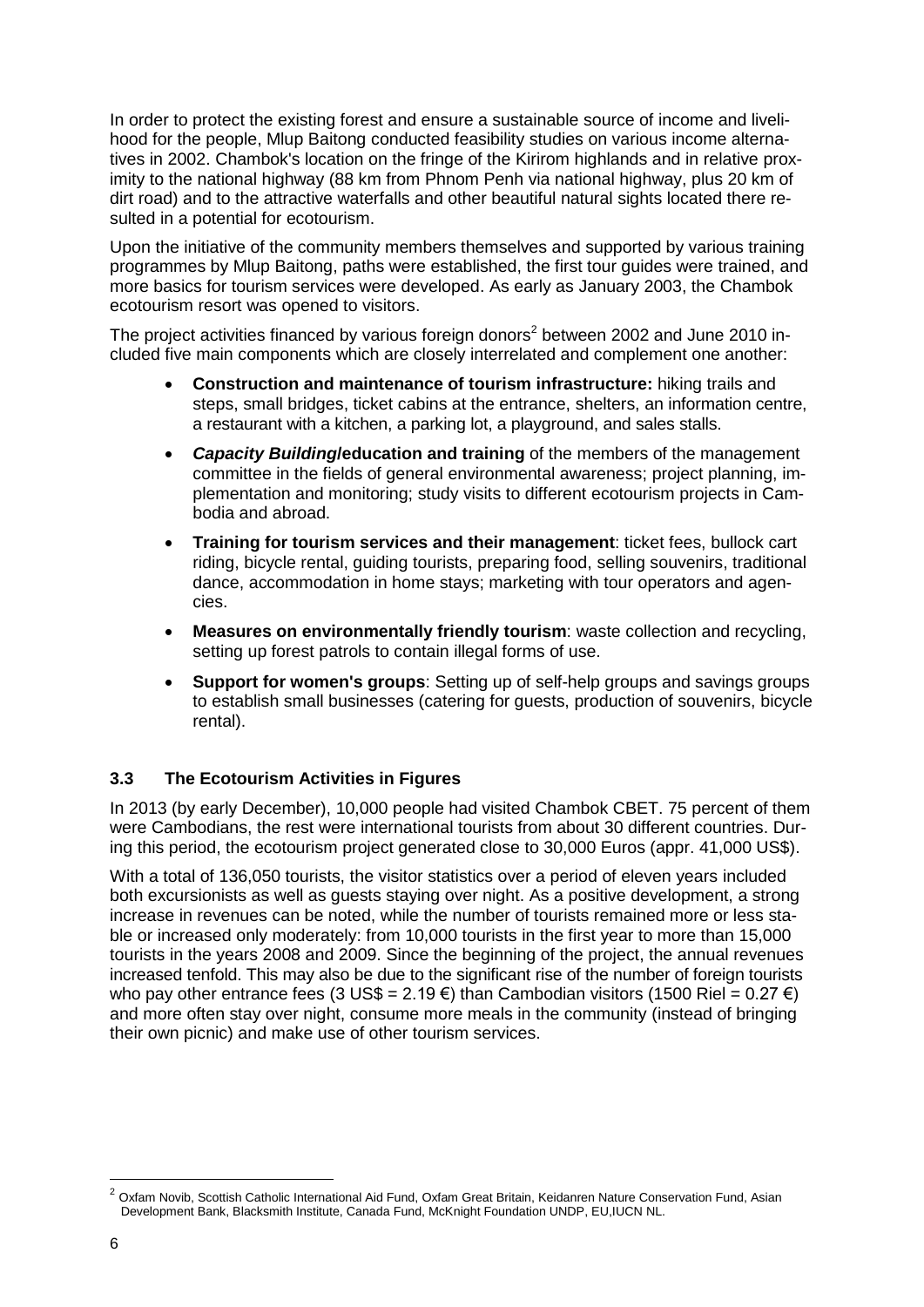

From a development perspective, the project can – in financial terms – be considered profitable. The tourism revenues presented in the chart add up to 216,000 US\$ over the project duration of about eleven years.

Mlup Baitong's total expenditures for the project, with financial support of the foreign organisations mentioned under 3.2, amounted to 261,000 US\$ between 2002 and 2010. Assuming that the positive development of the revenues through ecotourism activities will continue, the break even point can be expected by the end of 2014. It can be assumed that after twelve years the project will have recovered the project expenditures.

Apart from the financial success, other long-term outcomes for the community of Chambok can be noted:

- Contrary to many concerns, the eco-tourism site has remained clean: Unlike elsewhere in the country, there are no places full of garbage. Plastic and other waste is being collected and recycled or disposed of in other ways.
- More than 1,100 hectares of forest are managed in a sustainable manner. Forest fires, illegal logging and hunting of wildlife are under control.
- Before the project started, there were 72 [charcoal](http://dict.leo.org/ende/index_de.html#/search=charcoal&searchLoc=0&resultOrder=basic&multiwordShowSingle=on) pits in the area, which have now disappeared. This has stopped the daily logging of hundreds of trees.
- The forest authorities have for several years been observing a natural reforestation of the area. Even precious wood trees have started to grow again in the forest.
- Empowerment: The community members and above all the management committee have acquired a lot of new qualifications; the concerns of the community and its members are being discussed and decided in the committee.

## **4. EVALUATION AGAINST THE TODO! CONTEST CRITERIA**

#### **4.1 Taking into account the different interests and needs of the local people through participation**

Mlup Baitong began the project with intensive consultations with the members of the community of Chambok. Many workshops focussed on forest resource use and possible advantages and disadvantages of using the area for ecotourism. Many discussions took place in order to assess different tourism models and options and their possible impacts. At the beginning of the project, all nine villages of the community of Chambok with their 750 families were part of the decision making process.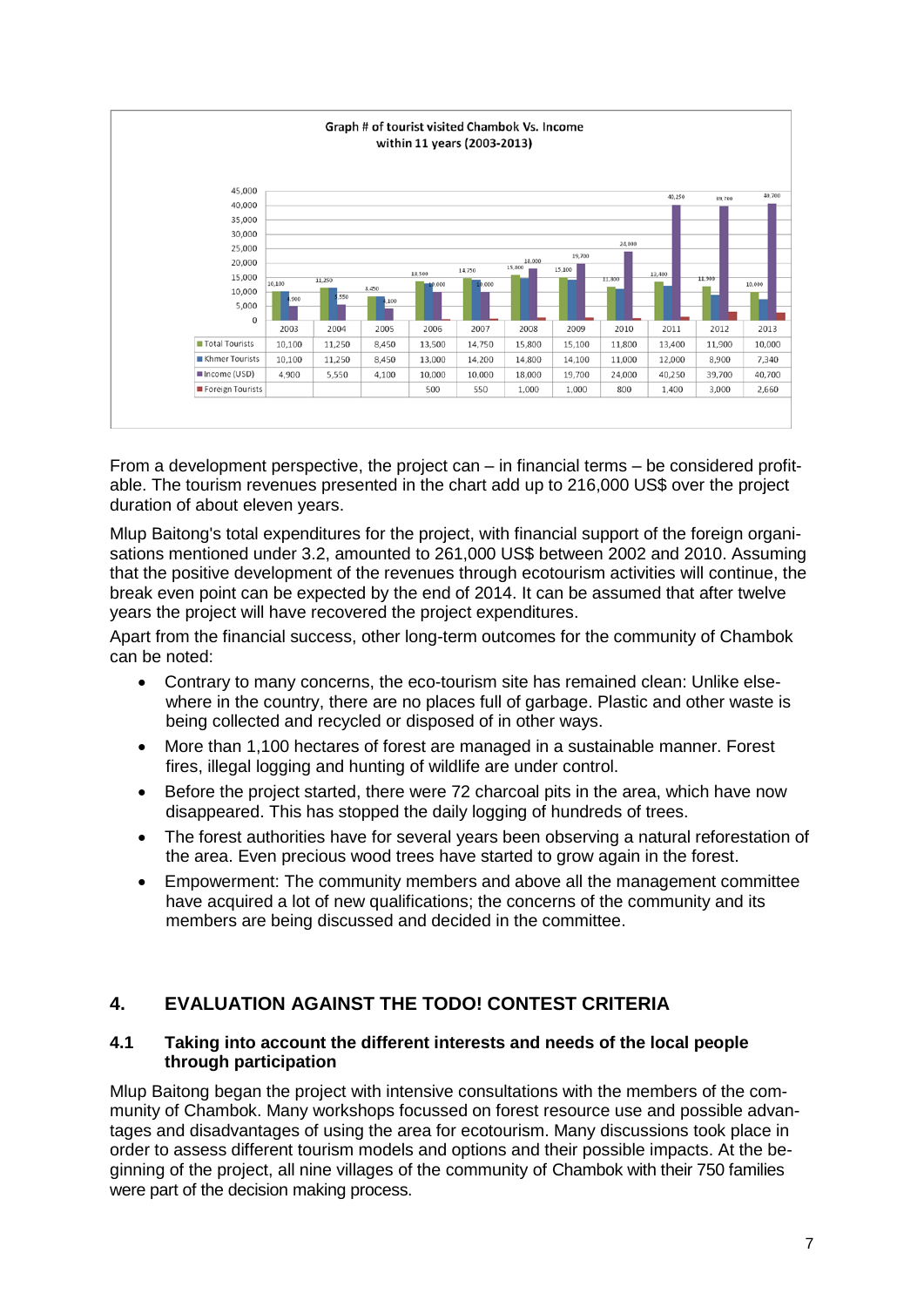The community members clearly decided in favour of controlled ecotourism and elected a management committee of 13 community members in order to coordinate future steps of the ecotourism project. In the management committee, the forest authorities and the local administration have one seat respectively. The committee has undertaken to recruit at least three female members.

The step by step procedure with the different project activities was from the onset aimed at a transition phase in which all management tasks without exception would be handed over to the management committee. Since June 2010, all the responsibility lies with the community of Chambok, who organise all the ecotourism activities themselves.

In the meantime, Mlup Baitong has discontinued its financial and institutional support and has since then assumed merely an advisory role.

Since the project started, the members of the community and above all the management committee have become significantly more self-confident and have virtually surpassed themselves: Illiterates and people who had not completed primary school have turned into English speaking tour guides, female chefs and tourism managers who take their lives and the work into their own hands and stand up for their rights.

All the organisation, the billing of groups of visitors as well as business agreements with tour operators are handled by the management committee and/or their president, Mr. TOUCH Morn.

The committee also decides on the distribution of overnight guests to the home stays and discusses new tourism products and the overall development of the community with regard to all the tourism activities. It seems to be important that in these decisions and discussions the balance between the preservation of natural resources and the tourism activities with their benefits for the whole community continues to be emphasized. The management committee is regularly being reconfirmed through democratic elections.

#### **4.2 Enhancing the awareness of the local people with regard to the chances and risks of tourism development**

At the beginning, in the numerous discussions on the risks and opportunities of tourism development, Mlup Baitong acted as a facilitator raising awareness on various issues in the field of nature and environmental protection. Furthermore, the members of the management committee could also experience mainstream tourism themselves, but also ecotourism projects in Cambodia and/or in neighbouring Thailand. On the basis of this and other information, the implications of tourism development in the village were assessed and the decision was made in favour of developing an ecotourism product, consciously differentiating it from other common tourism products offered elsewhere, which neither take into account the protection of natural resources nor the fair involvement of the local population.

#### **4.3 Participation of broad local population strata in the positive economic, social and cultural effects of tourism**

The project is explicitly aimed at making the benefits of tourism activities attractive for all the members of the community, including 400 out of 750 families in Chambok who are not directly involved in the tourism activities.

For example, about 20 percent of the revenues from tourism feed a community fund that finances individual projects for Chambok as a whole, and that also helps to mitigate social bottlenecks. Among other things, it supports

 **Water supply for all households through water pipes and active forest conservation**. Not until functioning water pipes supply water to the houses all year round do other economic activities such as crop cultivation, animal husbandry, and fish farming become feasible. Water supply allows for more time and energy for other activities. This especially applies to women who no longer have to walk all the way to the river to fetch water.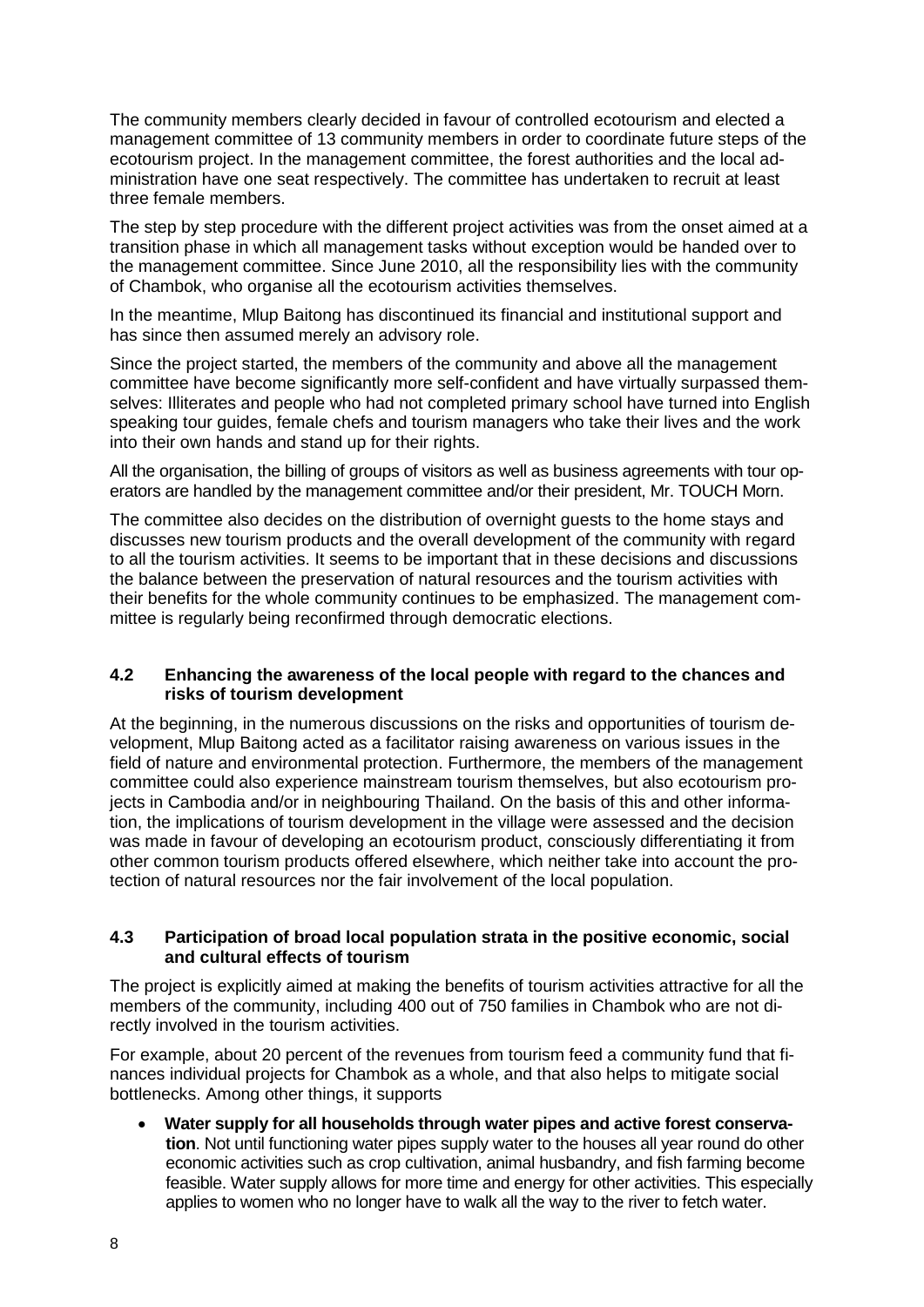- **Sustainable use of forest products**: bamboo cane, bamboo shoots, rattan, mushrooms, wild vegetables, traditional medicine
- **Maintenance of community infrastructure/traffic routes**: bridges, paths
- **Remuneration for forest patrol guards**
- **Training in foreign languages** for the management committee and local guides
- **Philanthropic support of community projects** by individual tourists and/or tourist groups (construction of a school library, school kitchen, support of individual students for their further education at schools/educational institutions, etc.)
- **Support of socially underprivileged families in need,**

The project thus successfully contributes to poverty alleviation in the community.

#### **4.4 Guarantee of the attractiveness of jobs in tourism or of income opportunities for the local people**

In order to prevent dependencies on the tourism business, the community did from the onset purposely not create any full time jobs. Tourism offers an additional income for individual households, to complement revenues from agricultural activities (mainly from paddy cultivation), the natural forest remains protected.

About 750 families live in the nine villages of the community of Chambok, 350 of them are directly involved in tourism activities. In a strictly regulated rotational system, the women's groups organise themselves to do the cooking and in this way distribute – depending on the size of the group - the cooking tasks and the revenues earned from catering to the tourists. A total of 350 women are involved in these activities either as chefs or as assistants and/or in catering management. The 37 accommodation facilities in the houses (home stays) also work according to a rotational system.

Other activities such as tour guiding, ox cart ride, or ticket and/or souvenir sales, waste collection, forest patrols or similar tasks are being remunerated on the basis of daily rates and/or time and effort. The individual service providers take turns according to a sophisticated system. Surveys conducted by Mlup Baitong have shown that the average share of tourism revenues in total household incomes is between ten and 13 percent.

Educational and training programmes (English classes, etc.) for children and youths are now being organised by the community themselves. They try in various and innovative ways to learn as many new things as possible (e.g. by recruiting volunteers) and have again become more independent from Mlup Baitong's support.

The guides who were the first ones to be trained serve as examples for the youths growing up with tourism activities. There are regular meetings of the 43 members of the "Youth Club" during which the expertise of experienced tourism service providers is passed on to the next generation.

#### **4.5 Strengthening local culture and cultural identity and avoiding/minimising any social and cultural damage caused by tourism**

In their ecotourism project the community understandably relies on the beauty of the natural environment, but also intentionally includes its cultural heritage. This does not only include traditional dance, but also interesting insights – especially for urban Cambodian tourists – into the natural, agricultural life in Cambodia with traditional and now also increasingly innovative methods of cultivation as well as the unadulterated processing of common food (e.g. the traditional production of rice noodles). Regular meetings of the management committee as well as joint activities in the community promote team spirit and at the time a critical reflection of the community's own culture.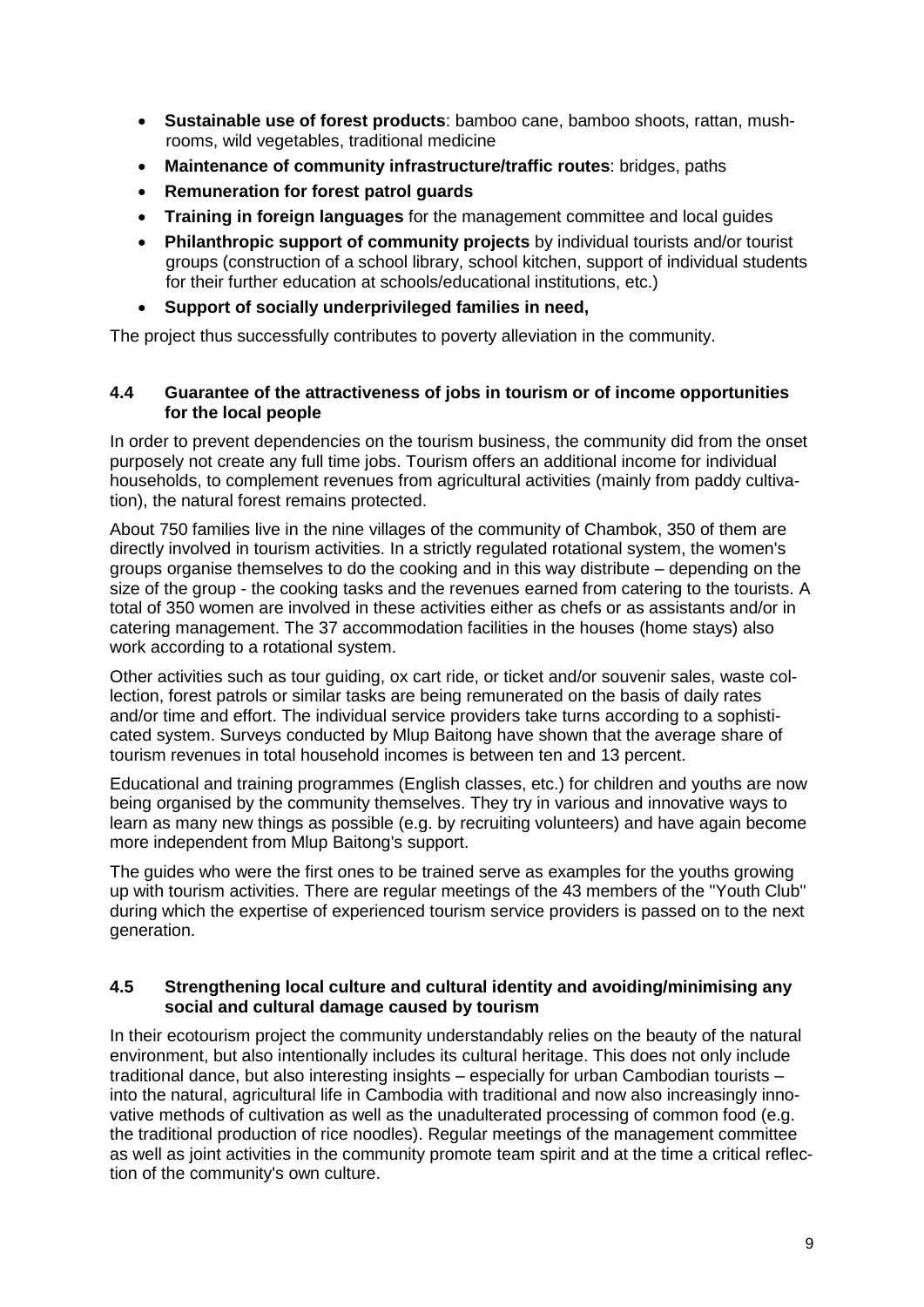The tour guides also make sure that the "dos and don'ts" in the community are being observed. This is also supported by a brochure published by the Tourism Ministry, "*A guide to socially responsible behaviour for visitors to Cambodia"*.

### **4.6 Environmental sustainability**

In as early as August 2002, the Ministry of Environment was won as a supporter of the project. After all, 70 hectares of the "*Community Conservation Area"* are located within the national park. Rules and regulations were jointly established in order to define the work of the committee as well as the sustainable use of natural resources for everybody in a binding manner. The entire project area encompasses 161 hectares of forest, 750 hectares of "*Forested Community Protected Areas"* and 300 hectares of "*Community Forest"*.

The additional incomes from tourism as well as the various side effects mentioned above (cf 3.3) that benefit all the community members prevent a non-sustainable use of the forest and the protected areas. The joint patrols have significantly reduced illegal logging and poaching. This has in the meantime led to the return of animal species which were originally endemic to the area, but had been absent for many years, including wild peacocks and wild boars. A community-owned tree nursery ensures the successful reforestation of three hectares of forest.

After visiting Cambodia and its neighbouring countries, something is found missing in Chambok: There is no garbage scattered around. One of the pillars of the project remains the collection and disposal of plastic waste, which elsewhere spoils the landscape and represents a danger for human beings and animals.

#### **4.7 Participation of women and men in planning and implementation processes – improvement of gender relations**

75 percent of the tourism service providers in Chambok are women. There are eight women in the CBET management committee (out of 15 members in total, and thus significantly more than the "at least three women in the committee" stipulated earlier).

Apart from providing food for the tourists, the women's organisation contributes intensively to gender equality. Whether from tourism or from the micro-enterprises that the savings group was able to finance the additional income empowers women in their families. Women report a decrease in domestic violence and an increase in respectful gender relations. Girls and young women are increasingly active in tourism – outside the kitchen. Their self-confidence had already been strengthened in the traditional dance troupe, they learned to naturally deal with strangers in the community, their curiosity was piqued to get to know other cultures, and they have got experience with different foreign languages.

In the Youth Club, young women and girls also prepare for their role as tour guides and increasingly demand their natural right to education and training. Unfortunately, among the 43 members of the Youth Club, only nine are girls.

A significant advantage of the income and employment opportunities in the villages is that they prevent emigration from the villages to the cities as cheap labour in the shoe and textile industries. 90 percent of the employees in these industries are poor women without education and without other income opportunities.

#### **4.8 Ensuring economic and institutional sustainability of the project**

From the onset, the project was aimed at *ownership* and *empowerment*. A lot of time and energy was invested in education and awareness raising. Step by step, more and more responsibility was placed in the hands of the community itself an/or in the hands of the CBET management committee. After a well planned transition phase, Mlup Baitong completely withdrew from the project and now provides advice only upon request from Chambok CBET.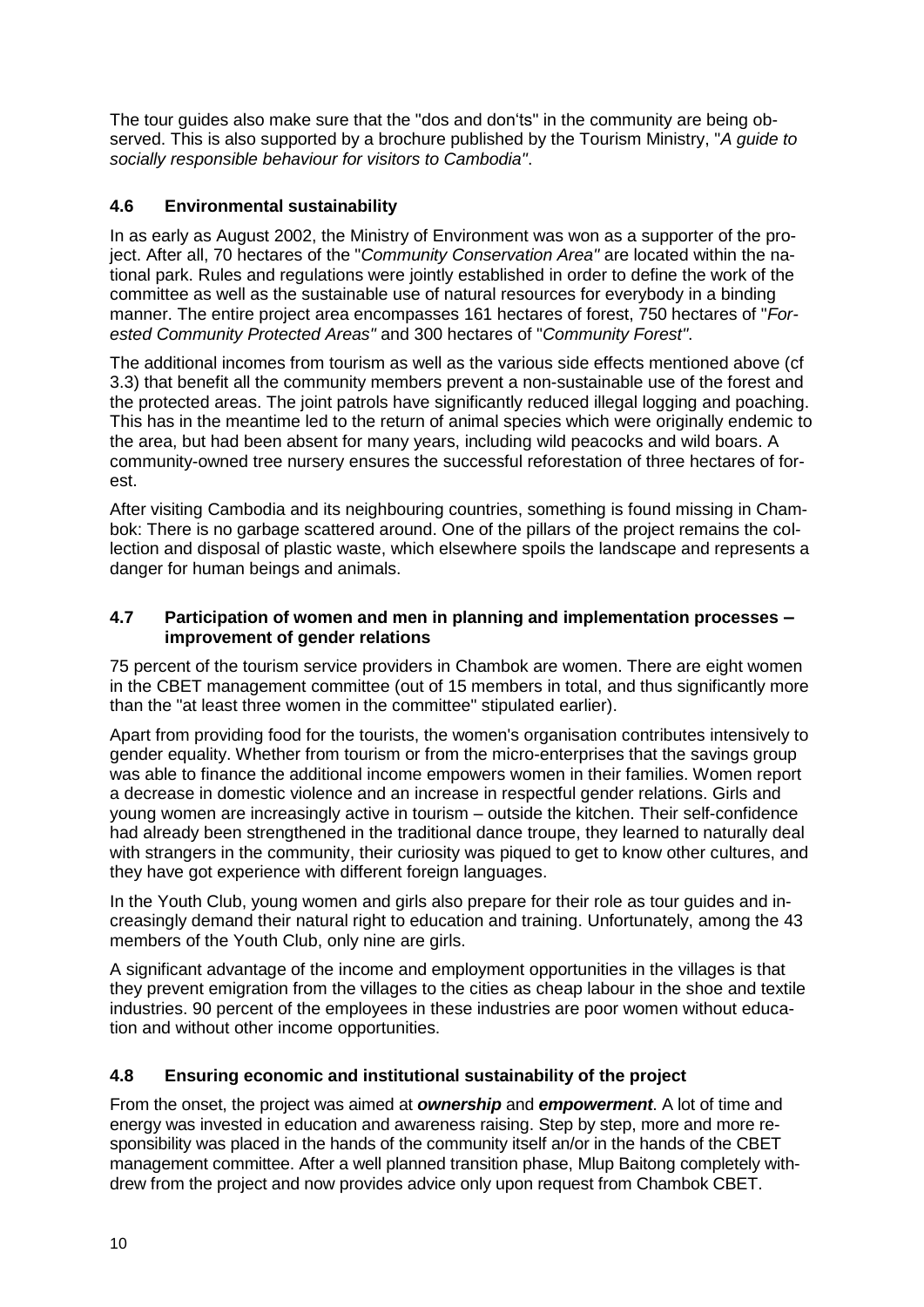The project is **economically sustainable** because the total investments and the costs of running the project are relatively low. The *return on investment* of the total project costs has almost been reached. The income from tourism steadily increases and stabilises at an economically sustainable level. However, the total number of visitors slightly decreased. The community might have to work on their marketing and product diversification in order to continue to maintain quality standards and to be able to compete with the increasing number of similar ecotourism projects in Cambodia in the future.

The **direct and/or indirect participation of all the families in Chambok** ensures social redistribution and a broad-based acceptance of the project on the long run.

The **institutional sustainability** is based on the solidly established management committee and on the commitment of its president. A long, proven and tested cooperation with the local authorities and ministries strengthens the local organisational structure.

### **5 CONCLUSION**

With regard to its sustainability, its economic profitability and its cost-benefit-ratio*,* the Chambok Community Based Ecotourism Project is a positive example for a successful community based ecotourism project – against prevalent scepticism in the development community and in the tourism sector.

That is one of the reasons why in the past few years countless national and international delegations visited Chambok as an example of *best practice*. Among others, the UNDP Regional Center Colombo described the project as one of the best examples of CBET in Asia and documented it in a publication.

In the national context, Chambok CBET has for some time served as a model for many other similar initiatives in the country. With the many lessons learnt, it also influences the current process for the introduction of a special "community based ecotourism law" (*CBET law*) in Cambodia.

It can be assumed that the TO DO! 2013 award for socially responsible tourism can generate additional, well-deserved attention in parts of the tourism industry as well as in the relevant expert communities.

## **6 RECOMMENDATIONS**

Despite all the success of the project as mentioned above, and despite the increase in revenues from ecotourism activities, some areas remain in which improvements can and partly must be made.

The ratio between visitor numbers and tourism revenues shows that future efforts must be made to attract more (paying) international visitors. Apart from suitable marketing measures, this also requires effective quality management of the tours and activities already offered as well as a diversification of attractive adventure products in other parts of the villages. When it comes to catering to a larger number of international groups of visitors, a bottleneck identified in a discussion with the management committee is the urgent training of English speaking guides.

Restricting the CBET management committee's leadership on one person entails medium and long term risks. Building leadership among young people in the community remains another challenge of long term sustainability.